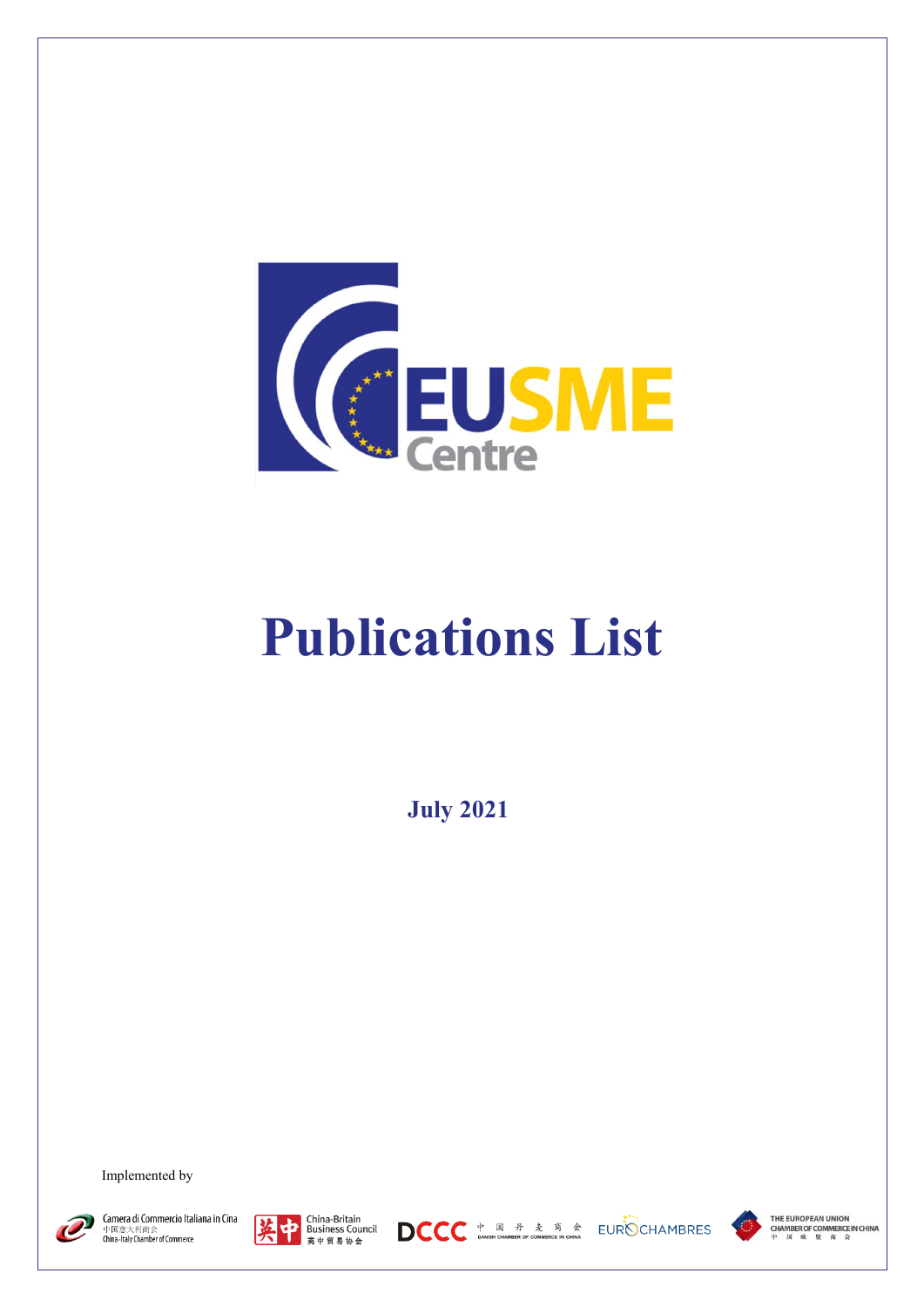| <b>Starter Kit</b>                                                                                              |             |
|-----------------------------------------------------------------------------------------------------------------|-------------|
| A step-by-step introduction to the Chinese business environment                                                 | <b>Date</b> |
| Are you ready for China? Self-Diagnosis Tool (Online Quiz)                                                      | 03-2021     |
| Are you Ready for China? Report 1: Is China on your Radar? (Update 2020)                                        | 04-2020     |
| Are you Ready for China? Report 2: Ways to Enter the Chinese Market (Update - 2020)                             | 04-2020     |
| Are you Ready for China? Report 3: Exporting Goods, Services and Technology to the Chinese Market (Update 2020) | 04-2020     |
| Are you Ready for China? Report 4: Knowing your Partners in China (Update 2018)                                 | 05-2018     |
| <b>Sector Reports</b>                                                                                           |             |
| Provide information on the market opportunity in a particular sector                                            | <b>Date</b> |
| <b>Sector</b>                                                                                                   |             |
| The E-commerce Ecosystem in China: A Checklist for European SMEs (2021 update)                                  | 07-2021     |
| The Healthcare Market in China (2021 Update)                                                                    | 07-2021     |
| The Electric Vehicle Market in China                                                                            | 08-2019     |
| The Automotive Market in China                                                                                  | 05-2019     |
| The Outbound Tourism Market in China                                                                            | 01-2019     |
| The Machinery Sector in China                                                                                   | 01-2018     |
| The Textiles and Apparel Market in China                                                                        | 07-2017     |
| The Green Tech Market in China                                                                                  | 06-2017     |
| The Cosmetics Market in China                                                                                   | 01-2017     |
| Tourism Market in China (Update - 2015)                                                                         | 09-2015     |
| The ICT Market in China (Update - 2015)                                                                         | 07-2015     |
| The Food and Beverage Market in China (2015 update)                                                             | 07-2015     |
| The Construction Sector in China (Update - 2015)                                                                | 07-2015     |
| The Automotive Sector in China (Update - 2015)                                                                  | 06-2015     |
| Culture and Creative Industries in China                                                                        | 07-2014     |
| The Green Building Component Sector in China                                                                    | 07-2014     |
| The Water Sector in China                                                                                       | 12-2013     |
| <b>Subsector</b>                                                                                                |             |
| The Imported Seafood Market in China                                                                            | 04-2020     |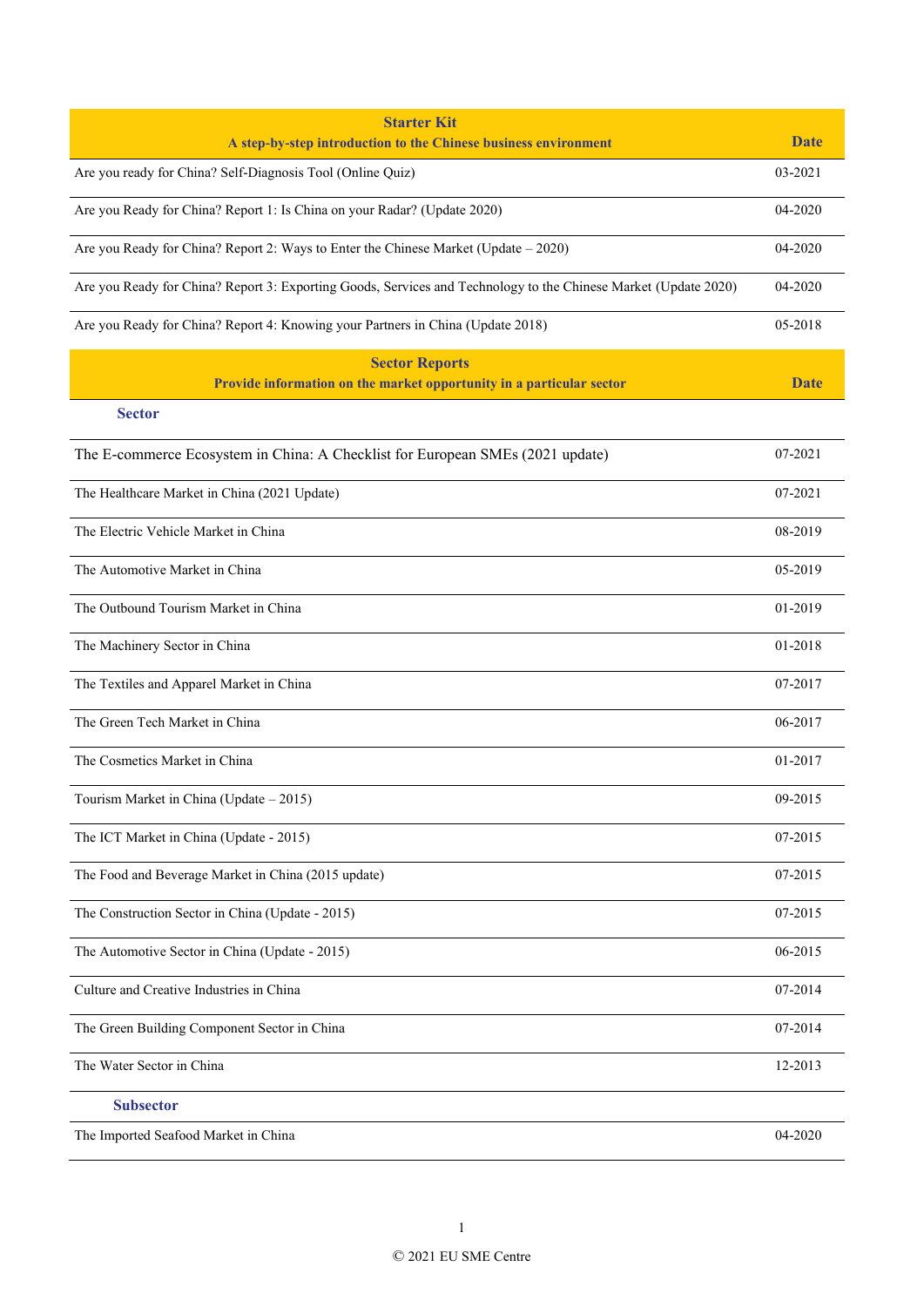| Artificial Intelligence in China and how European small and medium enterprises can benefit       | 08-2020     |
|--------------------------------------------------------------------------------------------------|-------------|
| The Imported Fruit Market in China                                                               | 07-2019     |
| The Football Industry in China                                                                   | 03-2019     |
| The Market for Winter Sports in China                                                            | 01-2019     |
| The Snacks Market in China                                                                       | 01-2019     |
| The Online Education Market in China                                                             | 11-2018     |
| The Medical Devices Market in China (Update - 2017)                                              | 09-2017     |
| The Alcoholic Drinks Market in China: Market analysis, retail channels and entry strategies      | 02-2017     |
| The Dairy Market in China: Business opportunities / challenges                                   | 01-2017     |
| The Green Building Sector in China                                                               | 10-2013     |
| <b>Cross-sector</b>                                                                              |             |
| Observations and Recommendations on Digitalisation and Circular Economy in the Water Sector      | 06-2021     |
| Smart Cities in China                                                                            | 01-2016     |
| Chinese Outward Foreign Direct Investment in the EU                                              | 07-2014     |
|                                                                                                  |             |
| Comparing Chinese Cities on a Sectorial Level                                                    | 07-2014     |
| <b>Guidelines</b>                                                                                |             |
| <b>Technical information on the modes of doing business in China</b>                             | <b>Date</b> |
| <b>Exporting: General</b>                                                                        |             |
| Guide to Trade Fairs in China (2020 Update)                                                      | 10-2020     |
| Health Food Regulations in China                                                                 | 04-2020     |
| China Industrial Wastewater Policy Overview and Opportunities for EU SMEs in Qingdao and Chengdu | 02-2020     |
| Exporting Cosmetics to China (Regulations update 2019)                                           | 11-2019     |
| An Overview of the Belt and Road Initiative                                                      | 11-2019     |
| Who is Who: Navigating Chinese Administration Systems for Exporting Good to China (2019 Update)  | 10-2019     |
| Guideline on Cross-border E-Commerce (2019 Update)                                               | 07-2019     |
| How to Apply for a Working and Business Visa in China                                            | 11-2018     |
| Processing Trade in China (2018 Update)                                                          | 06-2018     |
| The Belt and Road Initiatives: Opportunities and Challenges for EU SMEs                          | 04-2018     |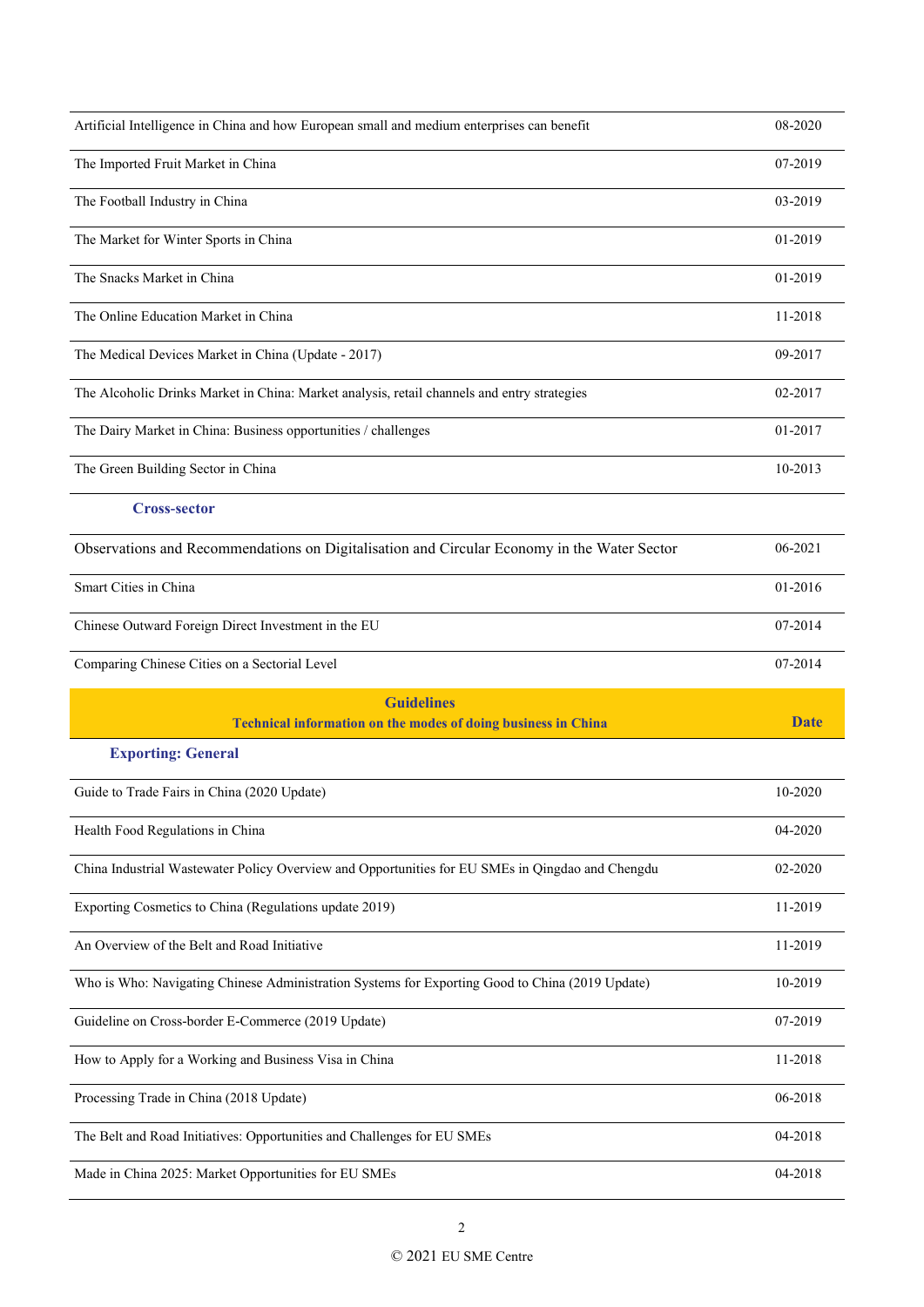| How to Set Up a Cross-Border E-Commerce Shop in WeChat                               | 01-2018 |
|--------------------------------------------------------------------------------------|---------|
| E-Commerce in China                                                                  | 10-2017 |
| How to start exporting wine to China                                                 | 07-2017 |
| Understanding Non-Resident Enterprises Taxation in China (Update - 2017)             | 04-2017 |
| Drafting Sales Contracts When Exporting to China (Update - 2016)                     | 07-2016 |
| China Compulsory Certification (CCC) (Update - 2014)                                 | 07-2014 |
| China Logistics and Distribution Guide                                               | 07-2014 |
| Market Access to China - How to Find an Agent                                        | 07-2014 |
| Product Safety and Conformity Assessment for Consumer Products                       | 07-2014 |
| Payment Options and Foreign Exchange Control in China                                | 04-2014 |
| Packaging in China                                                                   | 02-2013 |
| Export of Goods to China                                                             | 09-2012 |
| <b>Understanding China's Procurement Processes</b>                                   | 09-2012 |
| Overview of Voluntary Labelling in China                                             | 11-2011 |
| Product Liability in China                                                           | 11-2011 |
| Network Access Licence                                                               | 05-2011 |
| <b>Exporting: Products and Services</b>                                              |         |
| The Beer Market in China                                                             | 06-2018 |
| Food & Beverages Technical Requirements and Labelling (Update - 2017)                | 11-2017 |
| The Imported Wine Market in China (2018 Update)                                      | 04-2018 |
| Exporting Seafood to China: Market Trends, Regulations and the Procedure             | 04-2017 |
| Exporting Alcoholic Drinks to China: Step-by-Step Guide to the Procedure             | 03-2017 |
| Exporting Dairy Products to China (Update – 2016)                                    | 08-2016 |
| Exporting Meat Products to China (Update $-2015$ )                                   | 06-2015 |
| CCC Requirements for Vehicle, Motorcycle Parts & Components in China (Update - 2014) | 07-2014 |
| Importing Pharmaceutical Products to China                                           | 07-2014 |
| Medical Device Registration (Update - 2014)                                          | 07-2014 |
| Food Additives in China                                                              | 02-2013 |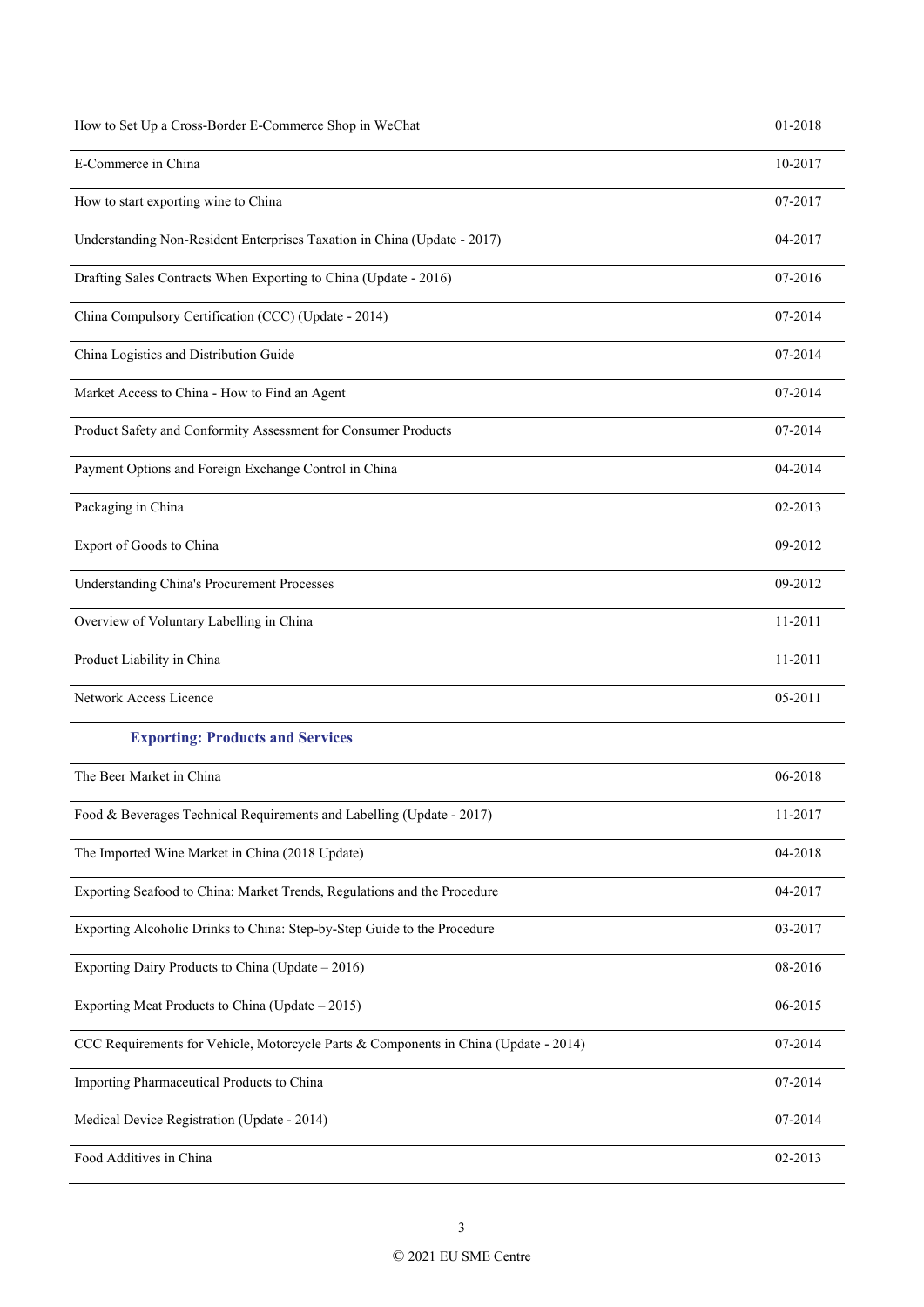| Introduction to Chinese Textiles & Apparel Standards                                  | 09-2011 |
|---------------------------------------------------------------------------------------|---------|
| <b>Investing: Setting Up and Exiting</b>                                              |         |
| How to establish a Foreign Invested Enterprise in China (Update - 2019)               | 07-2019 |
| Establishment of a Foreign Invested Enterprise in China (Update - 2017)               | 07-2017 |
| Using the Third Jurisdictions when Investing in or Exporting to Mainland China        | 07-2014 |
| Foreign Investment Financing in China                                                 | 06-2014 |
| <b>Business Exit</b>                                                                  | 09-2013 |
| Due diligence for Joint Ventures, Mergers and Acquisitions in China                   | 07-2013 |
| Establishment and Operation of a Representative Office in China                       | 09-2011 |
| <b>Investing: Operating</b>                                                           |         |
| Chinese Labor Laws                                                                    | 01-2019 |
| Understanding China's Turnover Tax System (Update - 2016)                             | 07-2016 |
| Preparing an Employee Handbook in China (Update - 2016)                               | 07-2016 |
| Understanding Company Administrative and Reporting Rules in China                     | 07-2016 |
| Repatriation and Reinvestment of the Assets of a Foreign Invested Enterprise in China | 08-2015 |
| Visa and Residence Permit Application in China (Update - 2015)                        | 01-2015 |
| Developing a Truly Global Leadership Team                                             | 07-2014 |
| Corporate Social Responsibility for EU SMEs in China                                  | 03-2014 |
| Negotiating and Dealing with Chinese Business Partners                                | 11-2013 |
| Individual Income Tax in China (Update - 2020)                                        | 08-2012 |
| Dispute Settlement with Chinese Companies                                             | 07-2012 |
| China Enterprise Income Tax                                                           | 03-2012 |
| Labour Laws in China                                                                  | 01-2012 |
| <b>Transferring Technology</b>                                                        |         |
| Technology Transfer Agreements with China (2019 Update)                               | 10-2019 |
| Selling Software and Providing IT Services to China: Regulations and Practice         | 06-2017 |
| Technology Transfer Agreements with China                                             | 07-2014 |
| Handbook on How to Establish a Europe-China Joint Research Structure                  | 12-2013 |

4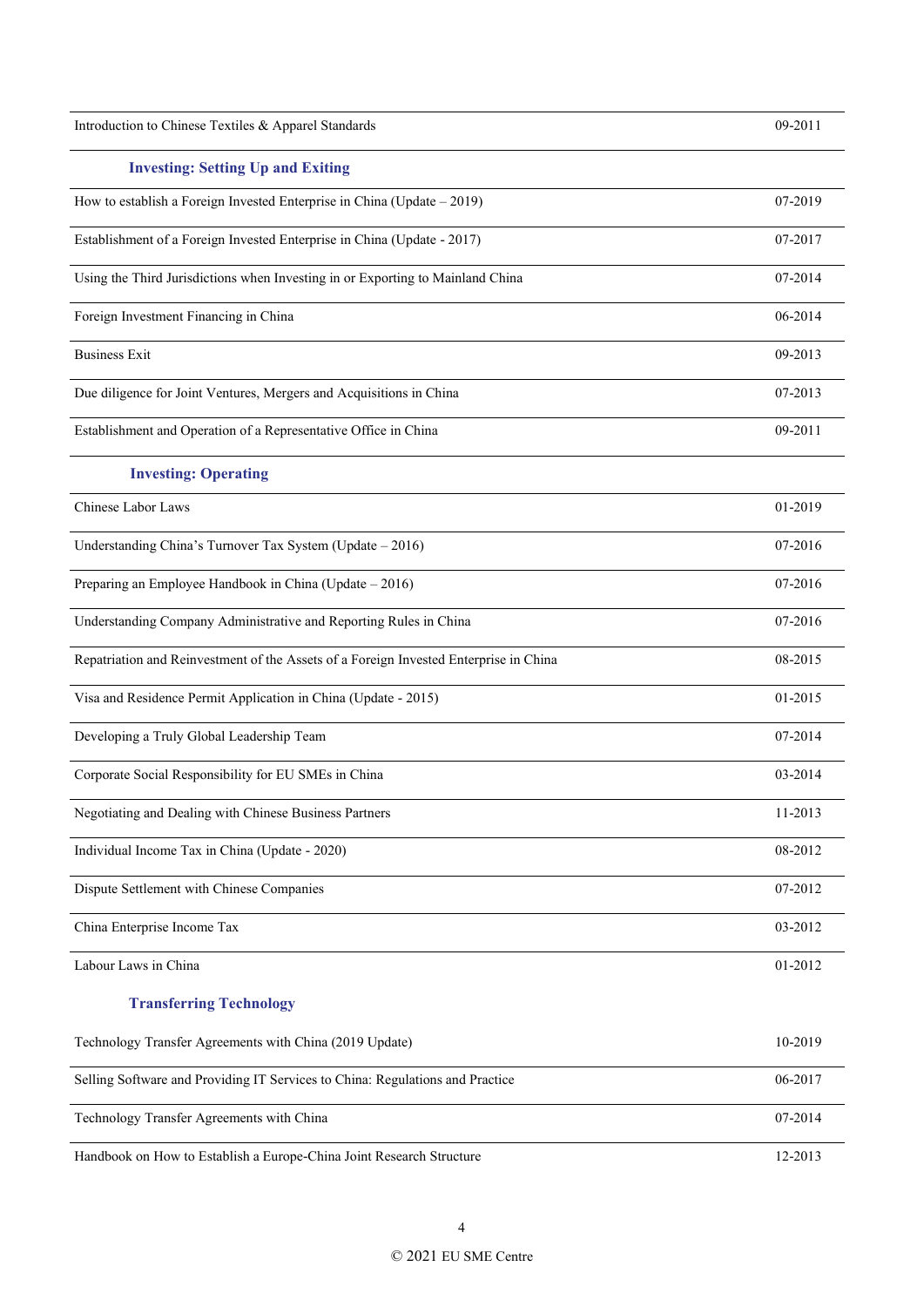## **Marketing**

| Digital Marketing Essentials for China (Update 2020)         | $04 - 2020$ |
|--------------------------------------------------------------|-------------|
| How to Sell Your Food & Beverage Products education in China | 01-2017     |
| Selling Online in China (Update - 2014)                      | 07-2014     |
| Marketing for EU SMEs in China                               | 05-2014     |

|                          | <b>Case Studies</b>                                                                                                |         |
|--------------------------|--------------------------------------------------------------------------------------------------------------------|---------|
|                          | Showcase the experience of European companies entering the Chinese market                                          | Date    |
|                          | TRB Hospitality Group: Understanding Chinese consumers and developing new concepts in a fast-moving<br>environment | 07-2019 |
| <b>Food and Beverage</b> | Dealing with Sales Disputes when Franchising in China                                                              | 06-2018 |
|                          | Brazzele Group & Jiakang Food Co Ltd: Cheese Production in China                                                   | 05-2018 |
|                          | Brouwerij De Halve Maan - Imported Beers Industry in China                                                         | 12-2017 |
|                          | WAKE Energy Drinks - Promoting Active Healthy Lifestyle in China                                                   | 06-2017 |
|                          | Epermarket - Online Expat Supermarket                                                                              | 08-2015 |
|                          | FACCSA - Accessing Commercial Meat Industry in China                                                               | 07-2014 |
|                          | Everwines and Organic Farm - Going Online in the F&B Sector                                                        | 08-2011 |
|                          | CS Wines - Importing Wine in China                                                                                 | 06-2011 |
|                          | Taste Spain - Setting up Shop in the Food Industry                                                                 | 05-2011 |
|                          | Impeto Medical - Exporting French Medical Diagnostic Devices to the Chinese Market                                 | 04-2017 |
|                          | Imedco China - Adapting to the Challenges of a Changing Market                                                     | 07-2016 |
|                          | Covex - Exporting to the Chinese Pharmaceutical Market                                                             | 08-2014 |
| <b>Healthcare</b>        | Medigreen - Entering the Chinese Market                                                                            | 08-2012 |
|                          | Bluepharma - Entering the Chinese Pharmaceutical Market                                                            | 07-2012 |
|                          | Linet - Exporting Medical Beds to China                                                                            | 08-2011 |
|                          | Marsilli China - Setting up a Joint Venture in the Winding Machinery Sector                                        | 10-2015 |
|                          | Siveco China: Lessons from 10 Years in the Chinese Maintenance Market                                              | 07-2014 |
| Machinery                | Bernard Controls China - Entering the Chinese Machinery Market                                                     | 01-2013 |
|                          | Metra - Exporting to the Chinese Machinery Sector                                                                  | 01-2013 |
|                          | Adira - Entering the Chinese Machinery Equipment and Components Market                                             | 01-2013 |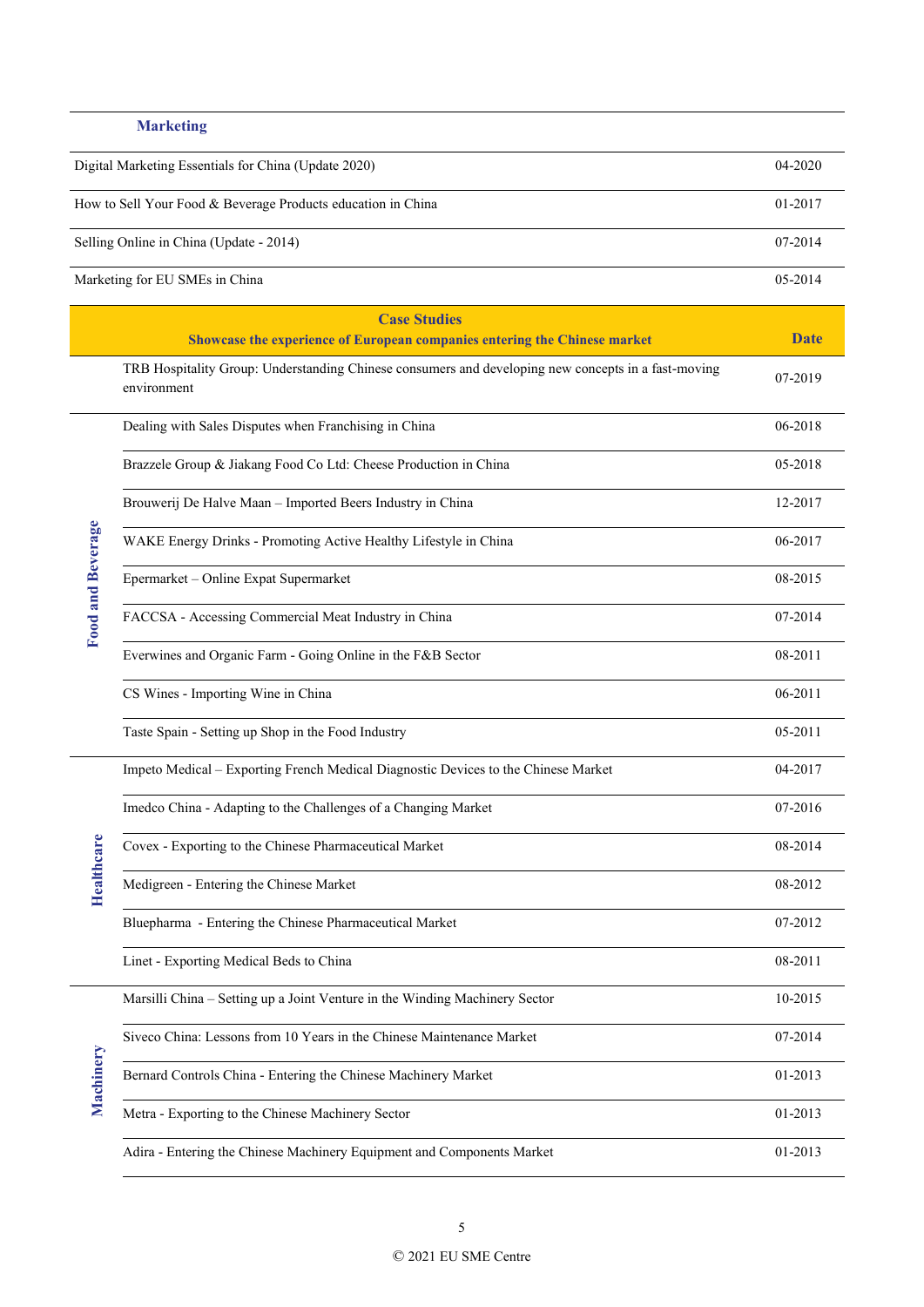|                                | Mixel - Mixing It up in China                                                    | 07-2012 |
|--------------------------------|----------------------------------------------------------------------------------|---------|
|                                | Stavus Machinery & Electrical Equipment - Exporting Machinery to China           | 08-2011 |
|                                | German Biogas - Design and Construction of Biogas Plants (Update - 2017)         | 03-2017 |
|                                | WK Natural Fiber - Tapping into China's Green Building Component Market          | 07-2014 |
|                                | Terao - Pioneering Green Building in China                                       | 05-2014 |
| <b>Green Technology</b>        | Metazet - Design and Project Management of Greenhouse Building Projects          | 04-2014 |
|                                | White Pavilion - Green Energy in Buildings                                       | 04-2012 |
|                                | Environmement SA - Selling Air Quality and Emissions Monitoring Systems in China | 01-2012 |
|                                | Remitsy: Growing a Fintech Startup in China                                      | 07-2016 |
|                                | Stratesys - Exporting SAP Know-How to China                                      | 10-2015 |
|                                | EGGSIST - Succeeding in the IT Consultancy Sector                                | 10-2014 |
| ICT                            | CANDIS Group - IT Consulting and Outsourcing in China                            | 07-2014 |
|                                | Exprivia - Entering the Chinese ICT Market                                       | 07-2014 |
|                                | Tuca IT - Recruiting Personnel in China                                          | 08-2011 |
|                                | Maison France Voyage: Selling Travelling Services to the Chinese Clientele       | 04-2017 |
| <b>Services</b>                | WalktheChat: Enabling SMEs to Sell Directly to China via WeChat                  | 04-2017 |
|                                | Creative Capital Shanghai - Delivering Creative Services to the Chinese Market   | 10-2015 |
| iles                           | Müller Textil - A leader in Functional Textiles Crossing Over to China           | 09-2011 |
| Text                           | Plastered 8 - Building a Brand in China                                          | 07-2011 |
|                                | NI HAO HYGGE - Shopping the Danish lifestyle through a WeChat shop               | 12-2017 |
|                                | Woodn China - Building a Brand in the Chinese Construction Sector                | 12-2016 |
|                                | Curiosity China: Engage-Retain-Manage your Chinese Consumers                     | 07-2016 |
|                                | Palmer Hargreaves - Fast Track into the Aftersales Auto Market in China          | 08-2015 |
|                                | Proton Products - Setting up and Moving Office in Chengdu                        | 07-2015 |
|                                | Schouten China - Developing a Learning Culture in your China Business            | 06-2015 |
| Branding, Marketing and others | INDES - Manufacturing of Industrial and Consumer Products in China               | 07-2014 |
|                                | Marketing for EU SMEs in China   Case Studies                                    | 05-2014 |
|                                | Realys Group - Designing and Managing Building Projects in China                 | 03-2012 |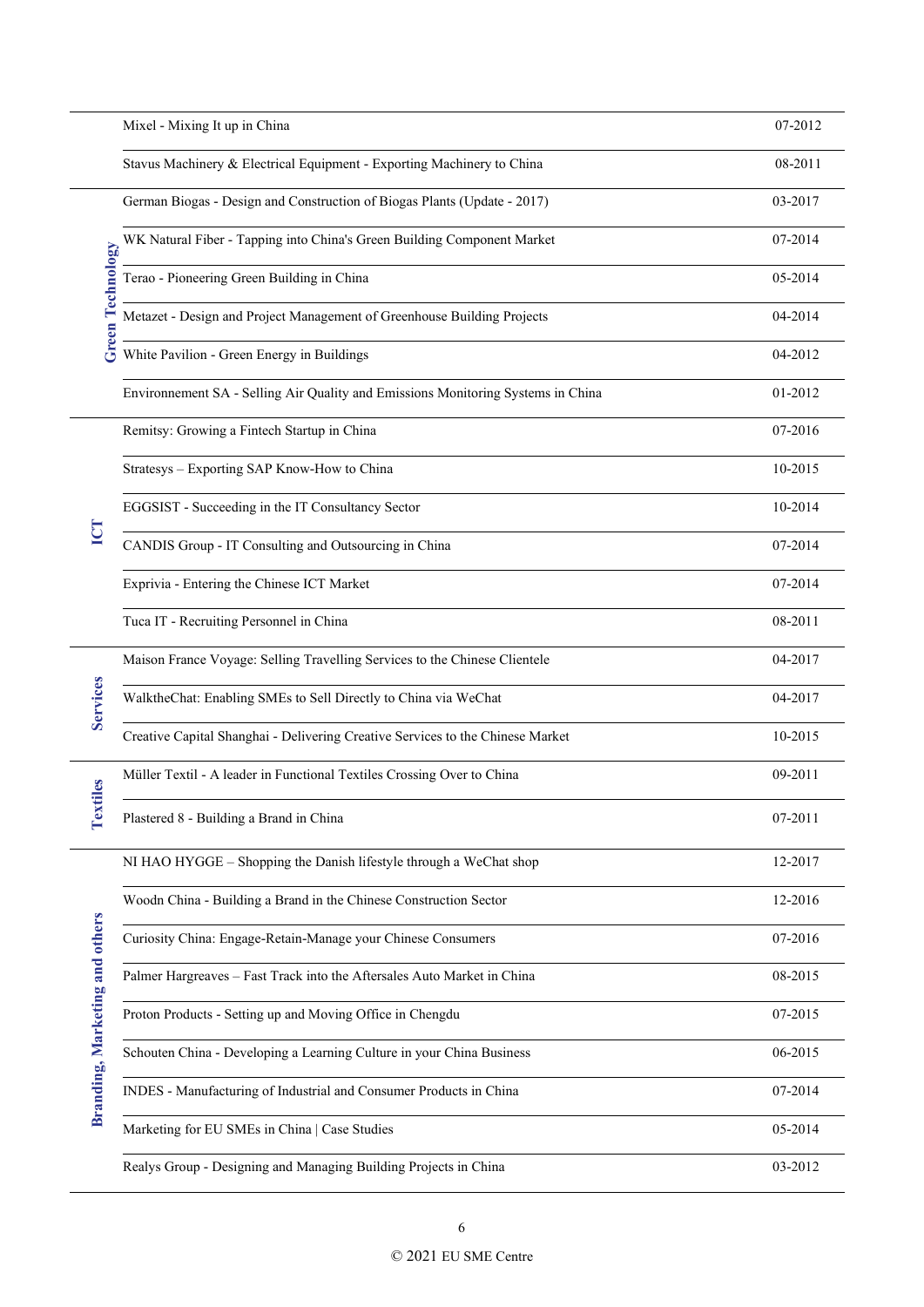|                             | <b>Webinar Recordings (YouTube)</b>                                                             |             |
|-----------------------------|-------------------------------------------------------------------------------------------------|-------------|
|                             | Experts sharing their knowledge in a comprehensive online training                              | <b>Date</b> |
|                             | The EU SME Centre   EU Industry Days 2021                                                       | 02-2021     |
|                             | Working with the EU SME Centre                                                                  | 10-2013     |
|                             | Opportunities in the Hainan Free Trade Port                                                     | 05-2021     |
|                             | Tapping New F&B Growth Opportunities in Chongqing (Part 1)                                      | 01-2021     |
|                             | Tapping New F&B Growth Opportunities in Chongqing (Part 2)                                      | 01-2021     |
|                             | Retailing in a Trading & Manufacturing Hub: Market Trends in Guangzhou & Shenzhen               | 07-2017     |
|                             | Why Invest in Chongqing: The Experience of an Italian SME in China                              | 05-2017     |
| By Region                   | Pearl River Delta: Doing Business in South China                                                | 01-2017     |
|                             | Regional Cities in China: Opportunities for EU SMEs in Fuzhou                                   | 05-2014     |
|                             | Regional Cities in China: Opportunities for EU SMEs in Tianjin                                  | 03-2014     |
|                             | Regional Cities in China - Opportunities for EU SMEs in Chengdu                                 | 04-2014     |
|                             | Regional Cities in China - Opportunities for EU SMEs in Changsha                                | 03-2014     |
|                             | Regional Cities in China - Opportunities for EU SMEs in Shanghai                                | 03-2014     |
|                             | Market Access for European Businesses in China's Water Sector                                   | 06-2021     |
|                             | Selling Through Livestreaming in China                                                          | 06-2021     |
|                             | Uncovering China's Dairy Sector                                                                 | 06-2021     |
|                             | Circular Economy & the Water Sector                                                             | 06-2021     |
|                             | Digitalisation of the Water Sector                                                              | 06-2021     |
| <b>Business Development</b> | Cosmetics Sector in China                                                                       | 06-2021     |
|                             | Cross-border E-commerce & The Roles of Free Trade Zones: Opportunities for SMEs                 | 05-2021     |
|                             | Interviewing European Companies at Interclean China 2021: Sharing insights & Best Practices     | 05-2021     |
|                             | The Opportunities & Challenges of Doing Business in the Chinese Cleaning Market                 | 05-2021     |
|                             | Maneuvering Chinese Social Media - Differences & Best Practises                                 | 05-2021     |
|                             | Business and Investment Opportunities in China                                                  | 05-2021     |
|                             | Building Construction Design in China: Opportunity and Roles for Foreign SMEs and Professionals | 05-2021     |
|                             | First Steps in the Chinese Market 2021                                                          | 04-2021     |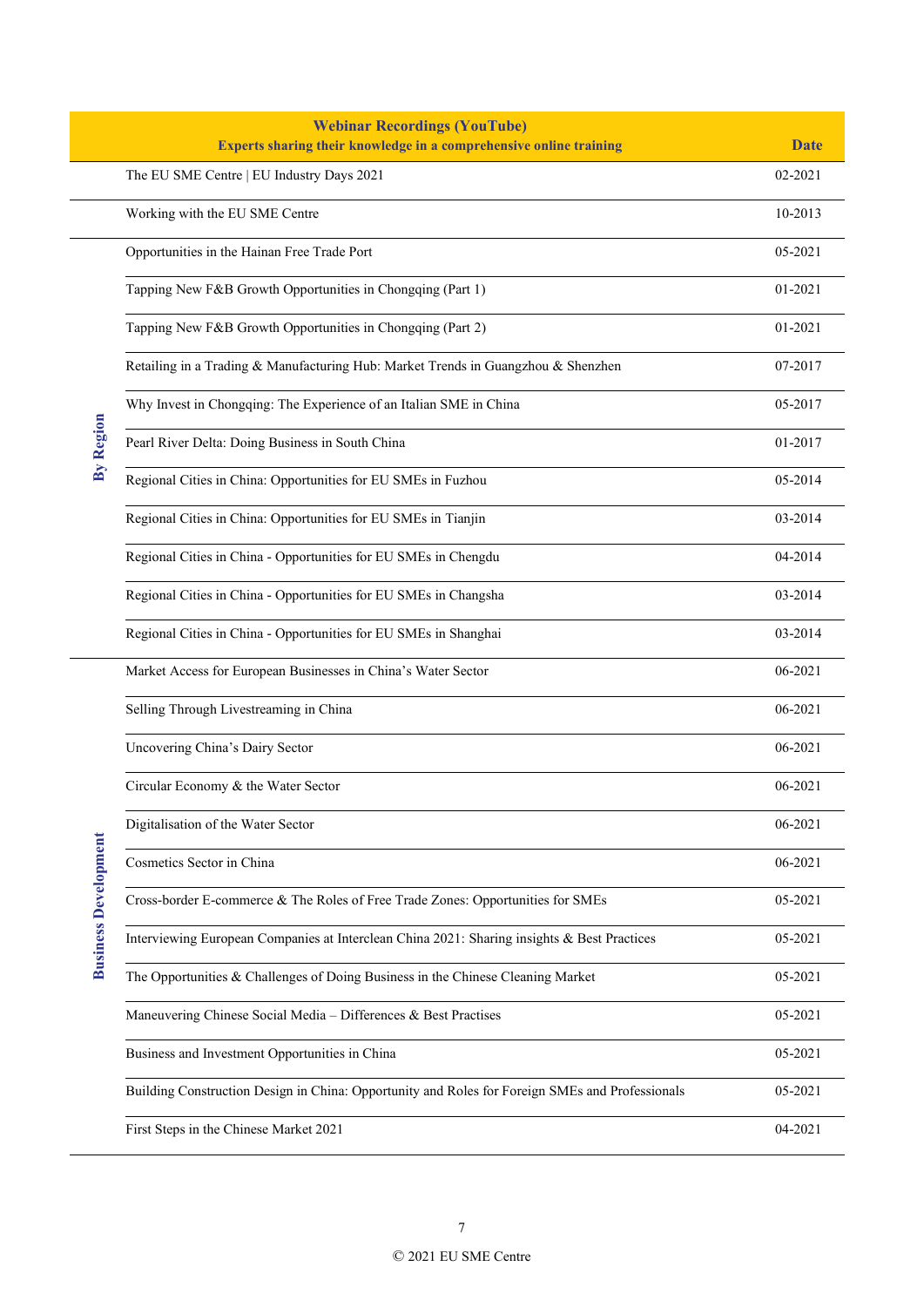| The Chinese Wine Market: What SMEs shouldn't ignore!                                                   | 04-2021 |
|--------------------------------------------------------------------------------------------------------|---------|
| How Well Prepared Are You To Sell In China? (3-parts)                                                  | 04-2021 |
| China's Healthcare and Medical Devices Market                                                          | 04-2021 |
| Tapping into the Cleaning Market in China: Opportunities and Challenges                                | 04-2021 |
| Urban Water Management webinar series (4 webinars)                                                     | 03-2021 |
| Blockchain Technologies in China: Opportunities for European SMEs (2-parts)                            | 03-2021 |
| Tapping Into the Health Food Segment in China                                                          | 02-2021 |
| Breaking Into the Chinee Green Construction Sector (2-parts)                                           | 02-2021 |
| China's Food&Drink Market 2021 (2 parts)                                                               | 02-2021 |
| Intercultural Communication between China and Europe (3-part series)                                   | 02-2021 |
| Cross-border E-Commerce   Entering the Chinese Market Through the Power Of Social Networks in China    | 12-2020 |
| Green and Circular Economy in China   Business & IPR perspective (8-part series)                       | 12-2020 |
| Emerging Consumer Trends from 2020 in China   Single's Day and Cross-border Supply Chain in China 2021 | 12-2020 |
| Access to Chinese Market via Cross-border E-Ecommerce (CBEC)                                           | 04-2020 |
| Crisis management during COVID-19 and impact on European SMEs                                          | 03-2020 |
| Setting Up a Business in China                                                                         | 07-2019 |
| Social Media Strategies for China                                                                      | 07-2019 |
| WeChat MiniPrograms: You Do not Need an App for China or Do You?                                       | 02-2019 |
| Women in Entrepreneurship in China                                                                     | 11-2018 |
| Imported Food & Beverage Distribution in China                                                         | 10-2018 |
| Doing Business in China's Special Economic Zones                                                       | 07-2018 |
| Choosing and Using Agents Smartly when Setting up and Operating an FIE in China                        | 07-2018 |
| Artificial Intelligence in China 2030                                                                  | 06-2018 |
| The Beer Market in China                                                                               | 06-2018 |
| Imported Fruits Market in China                                                                        | 03-2018 |
| Six Steps for Not Getting Lost in Translations                                                         | 02-2018 |
| The Imported Wine Market in China                                                                      | 02-2018 |
| Payment for Non-Resident Enterprises: Obligation, Compliance, Issues and Forex Practice in China       | 02-2018 |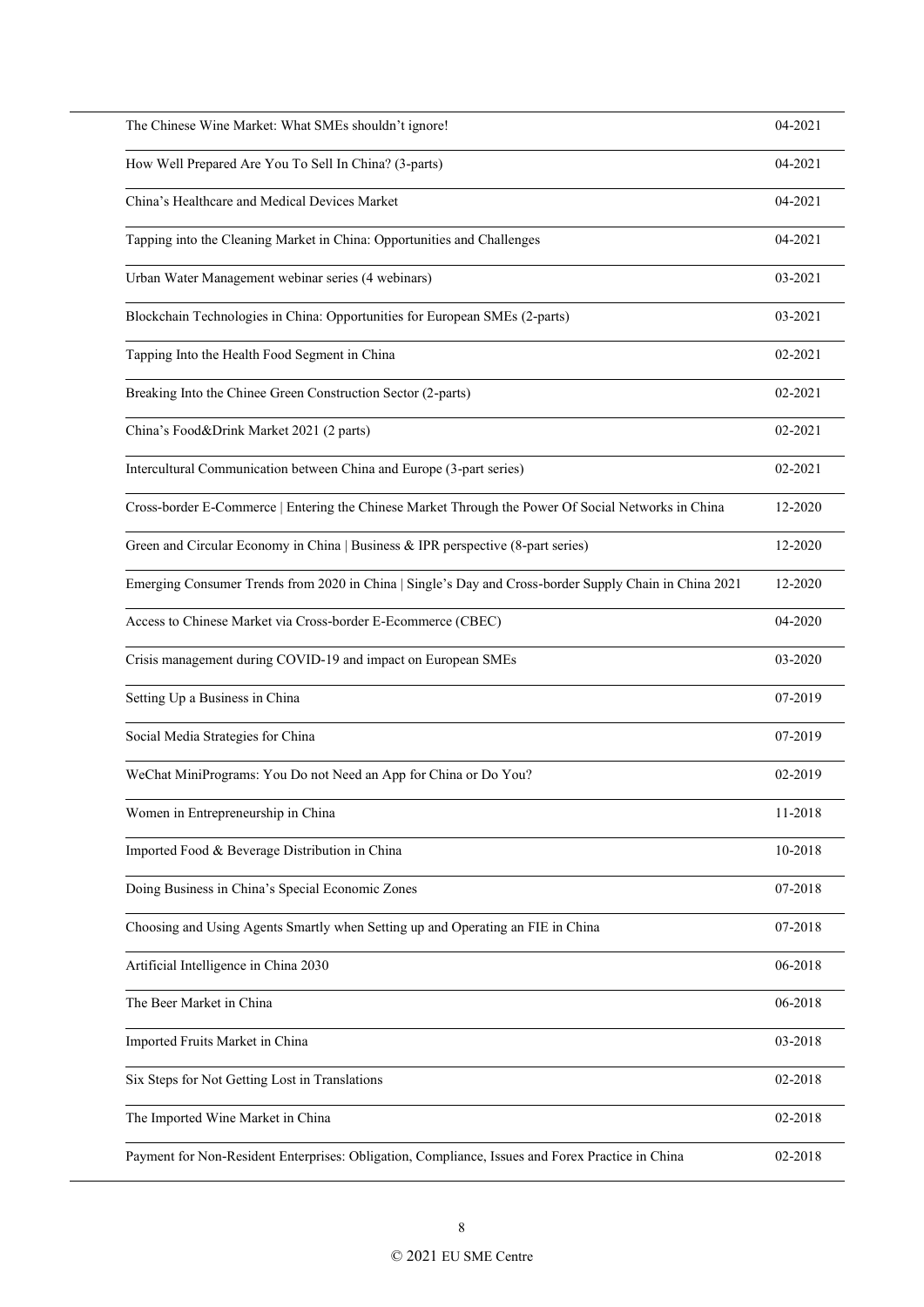| The Cosmetic Market in China                                                                             | 12-2017 |
|----------------------------------------------------------------------------------------------------------|---------|
| Healthcare Market and Medical Device Market in China                                                     | 09-2017 |
| Entry into China Waste-to-Energy Market                                                                  | 07-2017 |
| Understanding the Wine Market in China                                                                   | 07-2017 |
| How to Build a Mutually Beneficial Relation with the Chinese Aviation Industry                           | 06-2017 |
| Ten Steps to Access China's Fast-moving Consumer Goods (FMCG) Market                                     | 05-2017 |
| Developing a WeChat Strategy for Your Business in China                                                  | 03-2017 |
| Tapping into China's Green Tech Market: Business Opportunities and Challenges for SMEs                   | 02-2017 |
| Introducing Blockchain Technology and Its Application in Business                                        | 07-2016 |
| Understanding Chinese Business Culture: Making the Right Step Early on in the Market                     | 07-2016 |
| How to Market Your Small Business in China on a Shoestring                                               | 06-2016 |
| China's Evolving Energy and Environment Sector: Policy, Market Opportunities and Business Strategies     | 06-2016 |
| The Alcoholic Drinks Market in China: Features, Highlights and Business Opportunities                    | 05-2016 |
| General Aviation Sector in China: Status, Challenges, Outlook and Useful Contacts                        | 03-2016 |
| Using Free Trade Zones to Sell Online in China                                                           | 01-2016 |
| Energy & the Environment in China: Development, Trends & Opportunities for SMEs                          | 12-2015 |
| How to Adapt your Communication Strategy to the Chinese Market                                           | 10-2015 |
| How to Approach the Chinese Tourism Market and Seize the Opportunities                                   | 10-2015 |
| How to Prepare for Food & Beverage Trade Fairs in China                                                  | 09-2015 |
| Access to Equity Financing for EU SMEs Based in China: Different Options from Seed Financing to Listing  | 07-2015 |
| How to Develop Effective Digital Marketing Strategies in China                                           | 07-2015 |
| How to Export Meat Products to China                                                                     | 06-2015 |
| China's ICT Sector: Market Opportunities and Challenges                                                  | 05-2015 |
| Entering China's Food and Beverage Market for EU SMEs                                                    | 05-2015 |
| How to Access Chinese Investment                                                                         | 04-2015 |
| How to Improve Cyber Security for Your Business in China: Practical Advice for European SMEs (Session 1) | 03-2015 |
| How To Minimize Risks When Concluding Contracts in China                                                 | 02-2015 |
| How to Access the Opportunities from Chinese Outward Investment: Impact on EU SMEs                       | 09-2014 |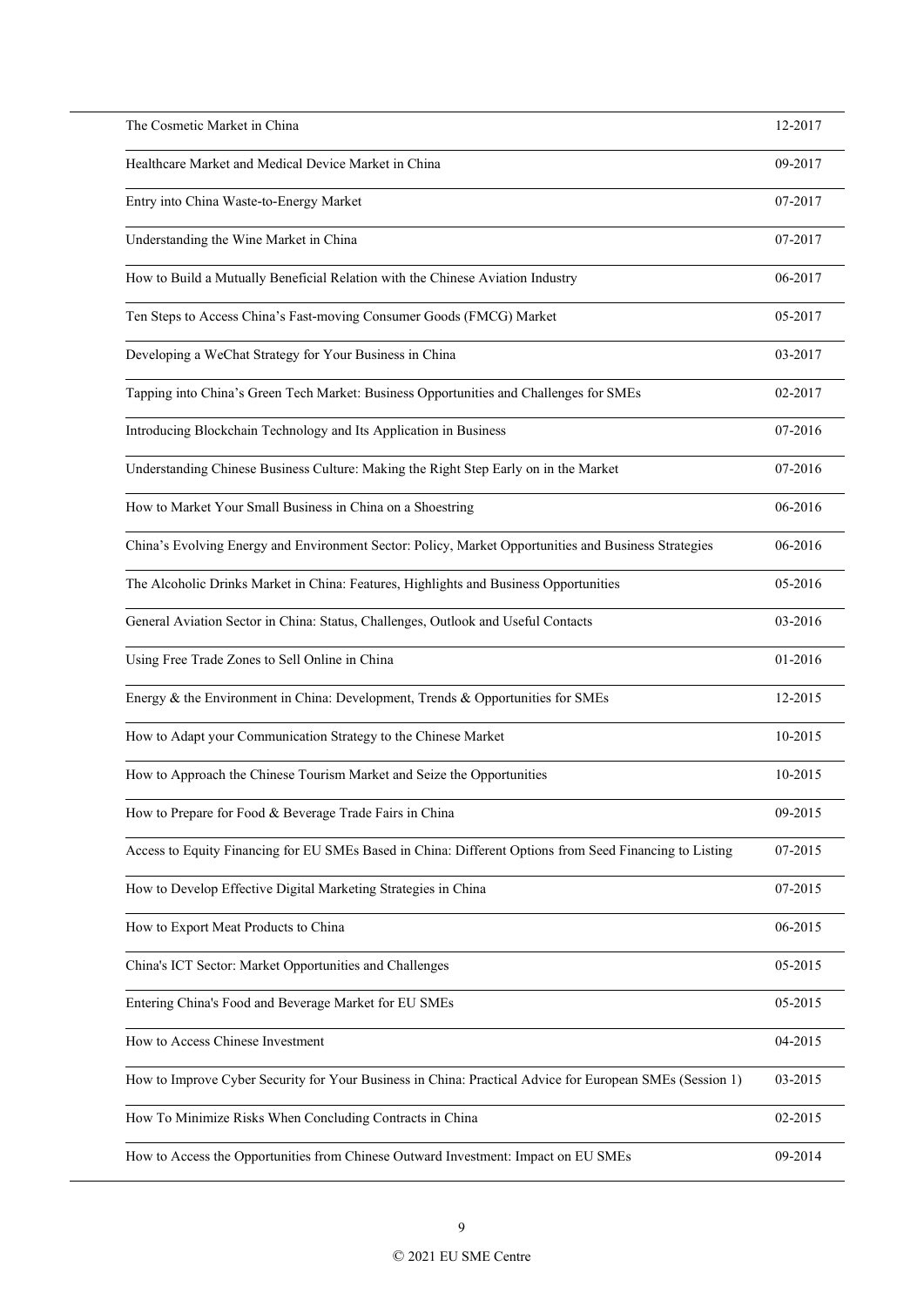| Cultural and Creative Industries in China                                                           | 07-2014 |
|-----------------------------------------------------------------------------------------------------|---------|
| How to Successfully Transfer Your Technology: Impact on SMEs with a Focus on China                  | 05-2014 |
| Smart Metering and the Smart Grid in China - Opportunities for EU SMEs                              | 05-2014 |
| The Biomass Energy Market in China                                                                  | 05-2014 |
| The Energy Efficiency Market for EU SMEs in China                                                   | 05-2014 |
| Dairy Exports to China - The Market, Regulations and Opportunities for EU SMEs                      | 04-2014 |
| Opportunities for EU SMEs in China's Healthcare Sector                                              | 04-2014 |
| The Green Building Component Sector in China                                                        | 04-2014 |
| Using Free Trade Zones When Importing to China                                                      | 03-2014 |
| Cultural and Creative Industries Part II - Computer Gaming and Software Development                 | 12-2013 |
| Payment Options and Challenges when Exporting your Goods or Services to China                       | 12-2013 |
| European SME Week Webinar Series Part 1: Selling Online in China                                    | 11-2013 |
| European SME Week Webinar Series Part 2: Avoiding common scams when doing business in China         | 11-2013 |
| European SME Week Webinar Series Part 3: Marketing your Products in China                           | 11-2013 |
| How to Export Meat Products to China?                                                               | 11-2013 |
| China's Construction Sector: Business Opportunities and Challenges                                  | 10-2013 |
| How to Finance your Business in China?                                                              | 10-2013 |
| How to Successfully Import Cosmetics onto the Chinese Market?                                       | 08-2013 |
| How Can Opportunities Outweigh Challenges in China's Water Sector?                                  | 07-2013 |
| How to Handle Business Negotiations and Establish a Stable Relationship with your Chinese Partners? | 07-2013 |
| Ensure Sustained Benefits in the Cultural and Creative Industry in China                            | 06-2013 |
| How to Be Successful in China's Machinery Industry?                                                 | 05-2013 |
| How to Navigate China's Food and Beverage Distribution Channels?                                    | 05-2013 |
| Opportunities for European SMEs in the Green building sector in China                               | 05-2013 |
| How to Develop a Robust Online Selling Strategy in China?                                           | 04-2013 |
| How to Find the Right Chinese Partner?   Preliminary Due Diligence on Business Partners (Update)    | 04-2013 |
| How to Shake to Right Marketing Mix in China?                                                       | 04-2013 |
| The Ever-Increasing Demand for High Quality Foods in the PRC   Exporting Food and Beverage Products | 03-2013 |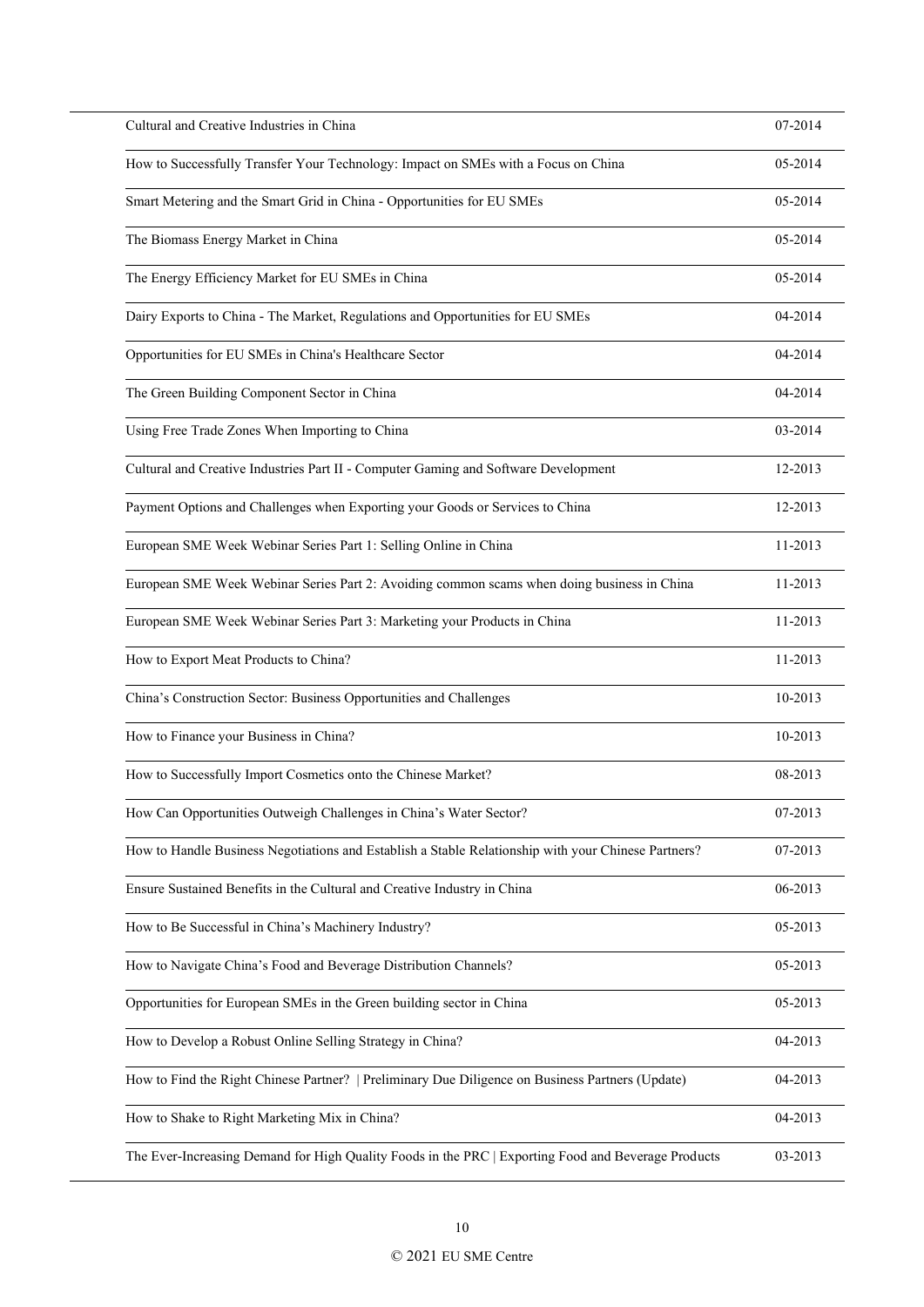|                           | How to Tap into China's Thirst for Green Building? Opportunities for European SMEs      | 03-2013 |
|---------------------------|-----------------------------------------------------------------------------------------|---------|
|                           | How to Access the Chinas Food and Beverage Market?                                      | 02-2013 |
|                           | How to Develop a Robust Digital Marketing Strategy in China?                            | 02-2013 |
|                           | How to Be Successful in China's Machinery Industry?                                     | 01-2013 |
|                           | How to Manage Contract Terms and Reduce Risk in China?                                  | 01-2013 |
|                           | How to Capitalise on Online Selling in China?                                           | 12-2012 |
|                           | How to Manage Contract Terms and Reduce Risk in China?                                  | 12-2012 |
|                           | How to Control your Supply Chain in China?                                              | 11-2012 |
|                           | Find the Right Chinese Partner   Preliminary Due Diligence on Business Partners         | 07-2012 |
|                           | China-EU Eco Design Standardization - similarities & differences                        | 05-2021 |
|                           | Chinese Standards and Compliance for European Exports to China (Part 1)                 | 02-2021 |
|                           | Chinese Standards and Compliance for European Exports to China (Part 2)                 | 02-2021 |
|                           | The CCC Mark and its progress in 2019                                                   | 12-2019 |
|                           | Product Safety - China's Safety Compliance                                              | 07-2017 |
|                           | Accounting Issues and Particularities in China                                          | 06-2017 |
|                           | Barriers to Entry the Chinese E-commerce Market                                         | 04-2017 |
|                           | How to Import Software and Provide IT Services to China                                 | 10-2016 |
|                           | Improve Packaging to Protect Your Beverage Products from Counterfeits in China          | 06-2016 |
|                           | Exporting Dairy Products to China: Food Safety Law and Cross-border E-commerce Policies | 03-2016 |
| Standard and<br>onformity | Exporting Organic Food to China: Food Safety Law and Cross-border E-commerce Policies   | 03-2016 |
|                           | How to Ensure Quality Control of Your Products and External Service Providers in China  | 01-2016 |
|                           | What SMEs should Know about Product Safety for Consumer Products in China               | 09-2015 |
|                           | How to Access the Chinese Medical Devices Market                                        | 05-2015 |
|                           | How to Apply for the CCC Mark in China                                                  | 05-2015 |
|                           | Product Safety for Consumer Products in China - An Introduction for EU SMEs             | 04-2014 |
|                           | F&B Customs Procedures and Labelling - A Step-By-Step Guide                             | 02-2014 |
|                           | European SME Week Webinar Series Part 5: Applying for the CCC Mark in China             | 11-2013 |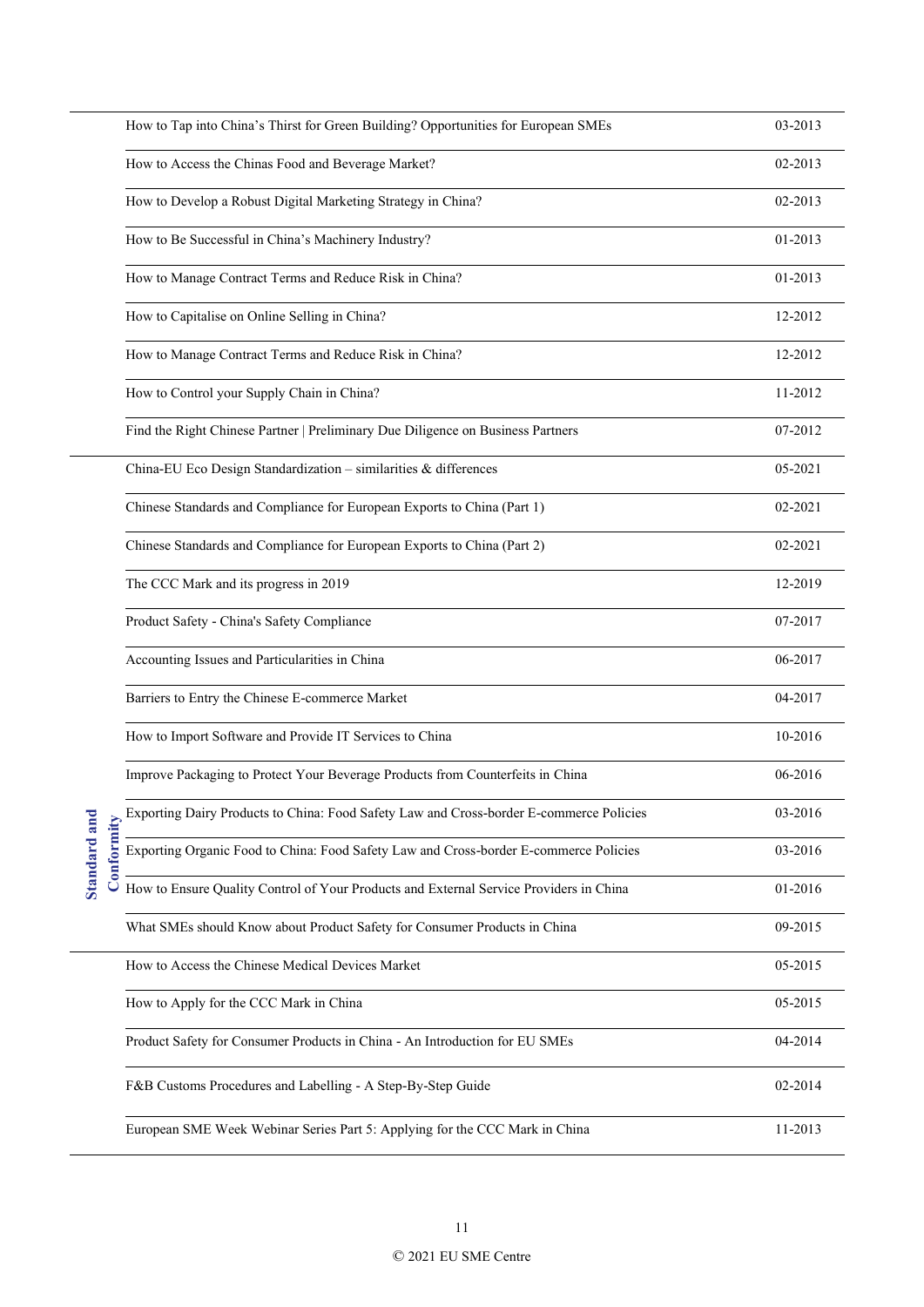| How to Get my Goods through Chinese Customs?                                                                                       | 02-2013 |
|------------------------------------------------------------------------------------------------------------------------------------|---------|
| How to Get my Goods through Chinese Customs?                                                                                       | 09-2012 |
| How to Apply Lean Principles to Your Business in China: Practical Advice for European SMEs (Session 2)                             | 04-2015 |
| Overview & Updates for Business Visa application in China                                                                          | 04-2015 |
| How to Apply Lean Principles to Your China Business: Practical Advice for European SMEs (Session 1)                                | 03-2015 |
| Coaching for High Impact Leadership in China                                                                                       | 06-2014 |
| Developing a Truly Global Leadership Team: Similarities and Differences of Chinese and European Leaders                            | 06-2014 |
| How to structure a Performance Management System - Best Practices for SMEs who want to proactively retain<br>their talent in China | 06-2014 |
| Recruiting and Employing Foreigners in China   How to cope with HR challenges in China                                             | 06-2013 |
| How to Set Clear Rules for your Employees in China?                                                                                | 05-2013 |
| How to Manage China's Most Important Resource? Tapping into the Full Potential of China's Generation Y                             | 04-2013 |
| How to Manage China's Quintessential Resource - Its People? Overcoming the Legal Challenges                                        | 03-2013 |
| Indirect Sales & Business Partners in China                                                                                        | 06-2021 |
| Knowing Your Chinese Partners                                                                                                      | 05-2021 |
| Financing for SMEs: Tools and Best Practice                                                                                        | 04-2021 |
| Data & Cybersecurity Compliance in China                                                                                           | 04-2021 |
| What does it take to set up & operate a foreign company in China?                                                                  | 03-2021 |
| Labour Contract and Termination                                                                                                    | 07-2019 |
| China Recent Tax Reforms and Implications on EU SMEs                                                                               | 07-2019 |
| Commercial (FIE) Litigation Practice in China                                                                                      | 06-2019 |
| The New Foreign Investment Law (2019)                                                                                              | 05-2019 |
| The ABC to Handling Late Payments as a Foreign Business in China                                                                   | 01-2019 |
| Spotlights on China's Individual Income Tax Reform                                                                                 | 11-2018 |
| Debt Collection in China                                                                                                           | 07-2018 |
| IP and Technology Transfer in China                                                                                                | 07-2018 |
| How to Find the Right Business Partners in China                                                                                   | 10-2017 |
| Business Exit: What Do You Need to Know When Closing Down a Company in China                                                       | 07-2017 |
| How to Resolve Business Disputes in China: Introducing Chinese Arbitration and Litigation Systems                                  | 06-2017 |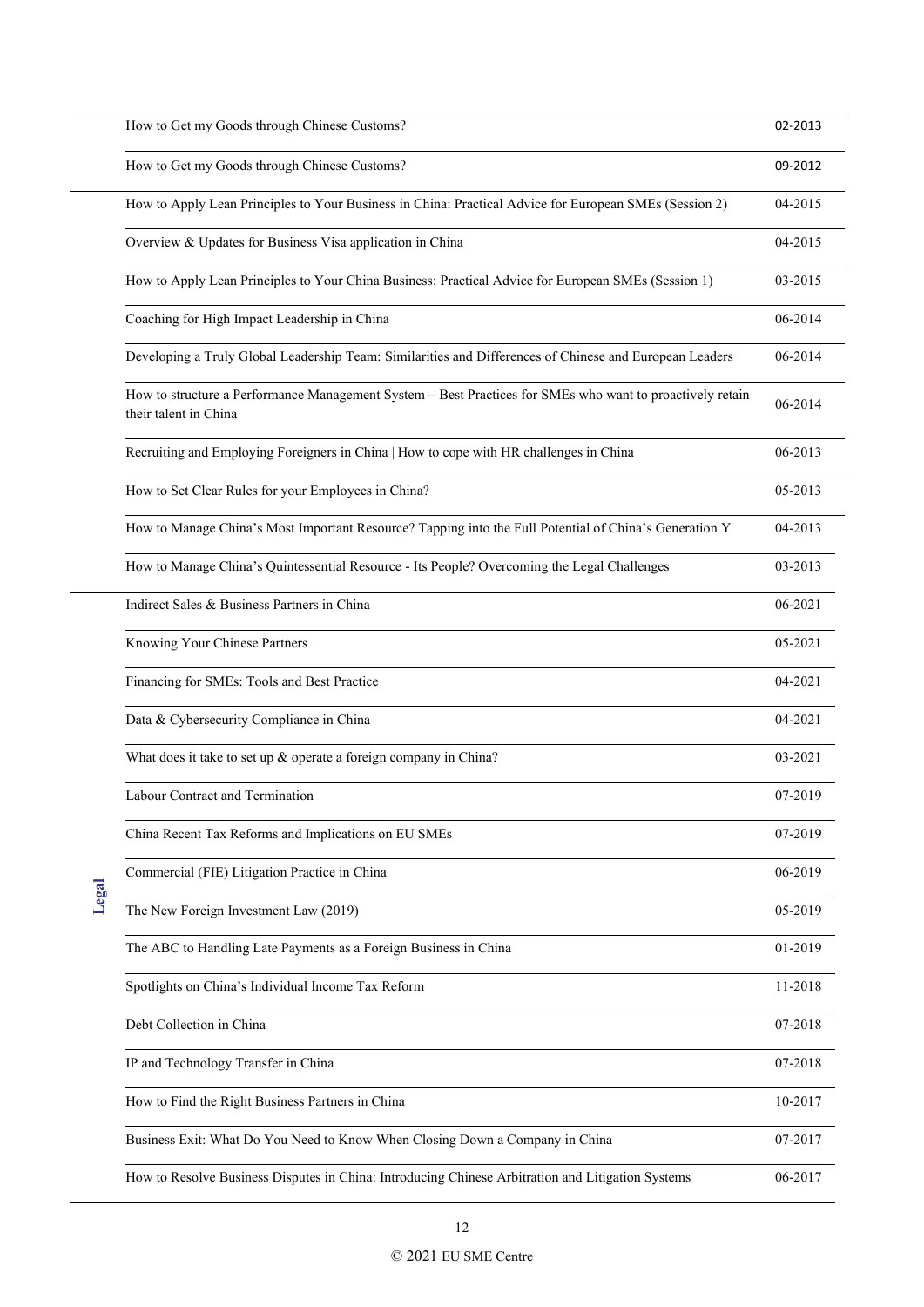| China's Taxation on Non-resident Enterprises                                                                         | 05-2017 |
|----------------------------------------------------------------------------------------------------------------------|---------|
| How to Avoid Common Mistakes when Entering into Sales Contracts in China                                             | 06-2016 |
| How to Prevent Common Labour Disputes in China   Practical Advices for EU SMEs                                       | 12-2015 |
| Is Your Chinese Business Partner Legitimate                                                                          | 08-2015 |
| How to Comply with Company Reporting Rules in China                                                                  | 08-2015 |
| China's Foreign Investment Regulation Reform: Key Updates and Analysis                                               | 06-2015 |
| How to Manage Contract Terms and Reduce Risk in China                                                                | 01-2015 |
| How to Operate Lawfully in China: A Legal Update for EU SMEs                                                         | 11-2014 |
| How to Avoid Business Risk in China: A Guide to Due Diligence for EU SMEs                                            | 10-2014 |
| Turnover Taxes for EU SMEs in China                                                                                  | 04-2014 |
| Using Third Jurisdictions like Hong Kong when Investing in or Exporting to Mainland China                            | 03-2014 |
| Corporate Social Responsibility for EU SMEs in China                                                                 | 01-2014 |
| Enterprise Income Tax for EU SMEs in China                                                                           | 01-2014 |
| European SME Week Webinar Series Part 2: Avoiding Common Scams when Doing Business in China                          | 11-2013 |
| European SME Week Webinar Series Part 4: Find a Reliable Distributor or Agent in China                               | 11-2013 |
| How to Wisely Pull your Business out of China?                                                                       | 09-2013 |
| How to Find the Right Business Partners and Protect your Company's Assets in Business Dealings with China?           | 08-2013 |
| Conduct Successful Due Diligence for Joint Ventures and Mergers & Acquisitions in China                              | 06-2013 |
| How can Foreigners Establish an Office in China? Wholly Foreign-Owned Enterprises and Representative Offices 03-2013 |         |
| Overview of the Revised Patent Law and Copyright Law                                                                 | 06-2021 |
| How to engage the government as an SME (2 parts)                                                                     | 03-2021 |
| Beyond the Capitals: Challenges and Opportunities Outside Tier One Cities                                            | 02-2021 |
| Update on China's Trade Policy                                                                                       | 06-2018 |
| China's Two Sessions: Knowing which Way the Wind Blows                                                               | 05-2018 |
| China's E-mobility Drive Implications for European Automotive Suppliers                                              | 11-2017 |
| Key Findings of 2017 European Business in China Confidence Survey                                                    | 06-2017 |
| China Outlook: 13th Five-Year-Plan                                                                                   | 05-2016 |
| China Telecoms Catalogue 2015: Key Changes and Impacts on European Businesses                                        | 04-2016 |

Policy and Advocacy **Policy and Advocacy**